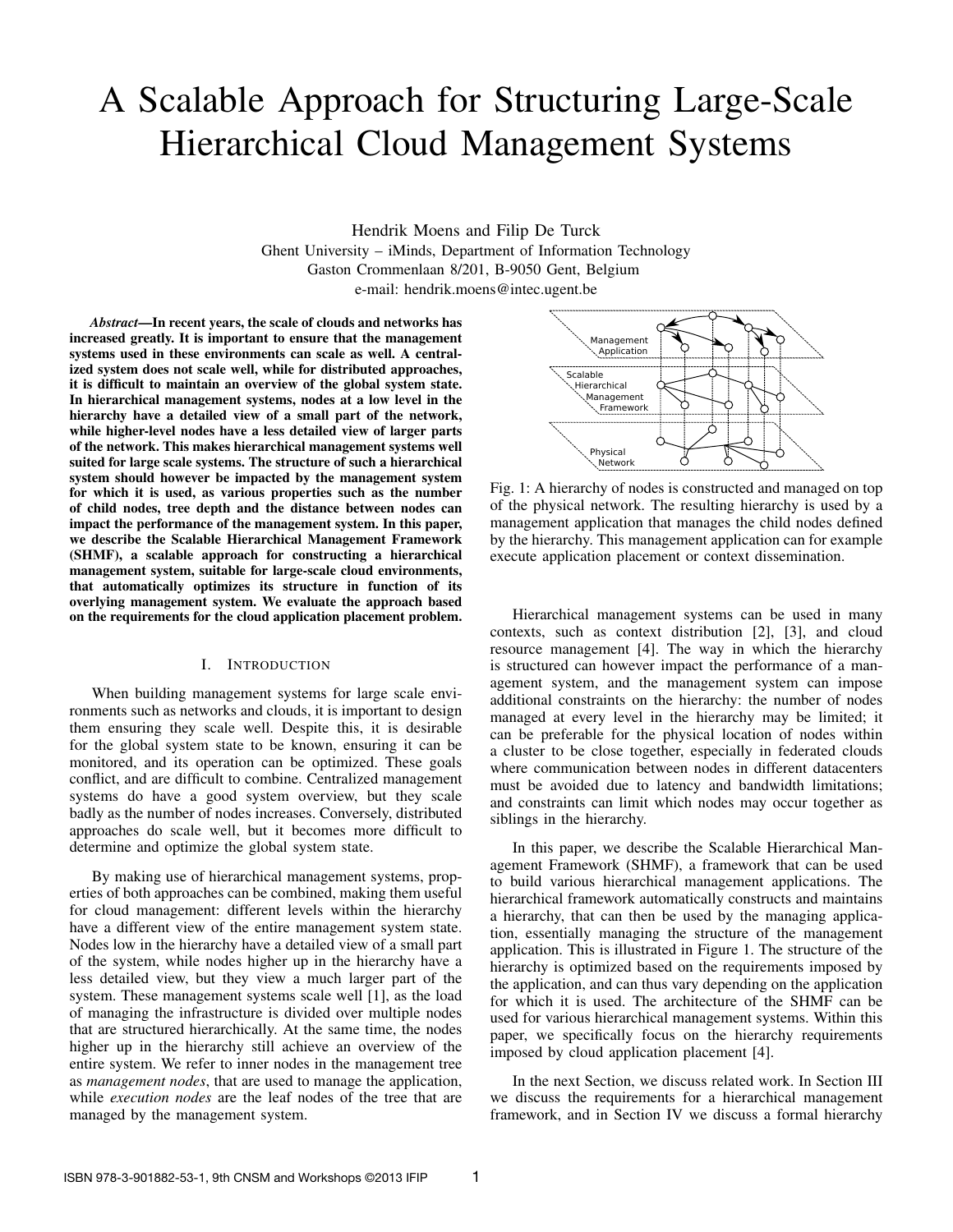model using these requirements. In Section V we describe an architecture for the hierarchical framework, and subsequently, in Section VI we describe algorithms to manage the hierarchy. We compare the performance of the hierarchical structure with optimal results derived from the formal model in Section VI-D. Finally, we state our conclusions in Section VIII.

# II. RELATED WORK

In this paper we study a hierarchical management framework based on the requirements of the application placement problem [5]. Multiple centralized solutions to solve this problem have been proposed [6], [7], [8], [9]. Fully distributed solutions, that lack a global system overview, have also been proposed in literature. These approaches work using peerto-peer communication [10], [11] and economic approaches where requests are traded between nodes [12], [13]. The development of hierarchical placement algorithms was the focus of our previous work [4], where we concentrated on the design of hierarchical application placement algorithms. In this paper, we however focus on the structure of the management hierarchy itself, and how it can be constructed and managed in a scalable way, rather than on the management algorithms used on top of the hierarchical structure.

Hierarchical approaches are also used for other purposes within cloud and network environments, such as context dissemination. Aggregating this information hierarchically improves scalability [1], and makes it possible to execute varying management tasks, requiring different network overviews, at different hierarchy levels [2], [3]. These works however focus on algorithms and approaches for hierarchical context dissemination, rather than on the structure of the hierarchy itself. We, by contrast, focus specifically on how hierarchies can be constructed within distributed environments.

Our approach has similarities to [14] and [15], where an automatic hierarchical node ordering in peer to peer systems is presented. The hierarchical system in these works is however mainly used to structure object lookup, and every node can occur at multiple levels in the tree. In our framework, by contrast, every node only occurs once as it is either used as a management node, or as an execution node, but not as both. Our approach further differs, as it is aware of additional requirements defined by a managing application impacting the tree structure.

## III. HIERARCHICAL FRAMEWORK REQUIREMENTS

In general, the architecture of a hierarchical framework must provide two important qualities:

Q1 – Scalability Hierarchies are used to ensure the management system is scalable, but to achieve this the communication between nodes must be limited, and management information must be aggregated in a scalable way.

Q2 – Robustness A disadvantage of a hierarchical approach is that failure of a single hierarchy node causes the management system to become disconnected. Thus, the hierarchy must be robust, and be able to repair and restructure itself when node failures occur.

Additionally, the management application in which the framework is used can also impact the requirements for the hierarchy. Within this paper, we focus on the hierarchy requirements elicited in our previous work [4], where a hierarchical approach for cloud application placement is proposed. We discern four requirements:

H1 – Child Node Limit: The performance of the management algorithm is dependent on the number of child nodes of a node in the hierarchy. Thus, the number of child nodes of any node within the tree should be limited to ensure the execution of the management algorithms does not take too long.

H2 – Execution Node Maximization: The inner nodes of the management hierarchy, referred to as management nodes, are used to manage the environment, while leaf nodes, referred to as execution nodes, are used to execute the cloud applications. The number of management nodes should be minimized, as these nodes result in the management overhead. Conversely, the number of execution nodes should be maximized.

H3 – Sibling Restriction: The management algorithm can discern two tasks: managing a collection of execution nodes, and managing a collection of management nodes. The former task corresponds to a scenario where a centralized management algorithm is executed in a small section of the management system. The latter task however differs, as there, the requests are divided between management nodes. While in some cases the same algorithms can be used for both tasks, the algorithms behave differently, and in some instances it can be desirable to execute different management algorithms for these tasks. Because of these considerations, it is necessary to ensure that a node either manages a cluster containing *only* execution nodes, or manages one containing *only* management nodes.

H4 – Execution Cluster Distance Minimization: The goal of a hierarchical approach is to execute requests at lower levels in the hierarchy, ensuring higher level management nodes do not need to be aware of these requests. Because of this, it is desirable for nodes that are close together within the hierarchy to also be close together physically, as this reduces the network overhead. Thus, the distance between nodes in the clusters created by grouping the execution nodes together based on their parent node (thus ensuring siblings are placed in the same clusters) should be minimized.

## IV. HIERARCHICAL MODEL

The management hierarchy is constructed using a collection of computation nodes N. A binary decision variable  $X_n^p$ determines whether a given node  $n$  is a child of a node  $p$  within the hierarchy: p is a parent of n iff  $X_n^p = 1$ . The distance between different nodes is stored in the distance matrix D.  $D_{uv}$  represents the distance between nodes u and v.

First, we define a set of constraints ensuring the nodes form a hierarchy. For this, it is important to ensure that every node has at most one parent. This is expressed in Equation (1).

$$
\forall n \in N : \sum_{p \in N} X_n^p \le 1 \tag{1}
$$

Additionally, every node, except for the root, must have exactly one parent. This implies that, in total, there must be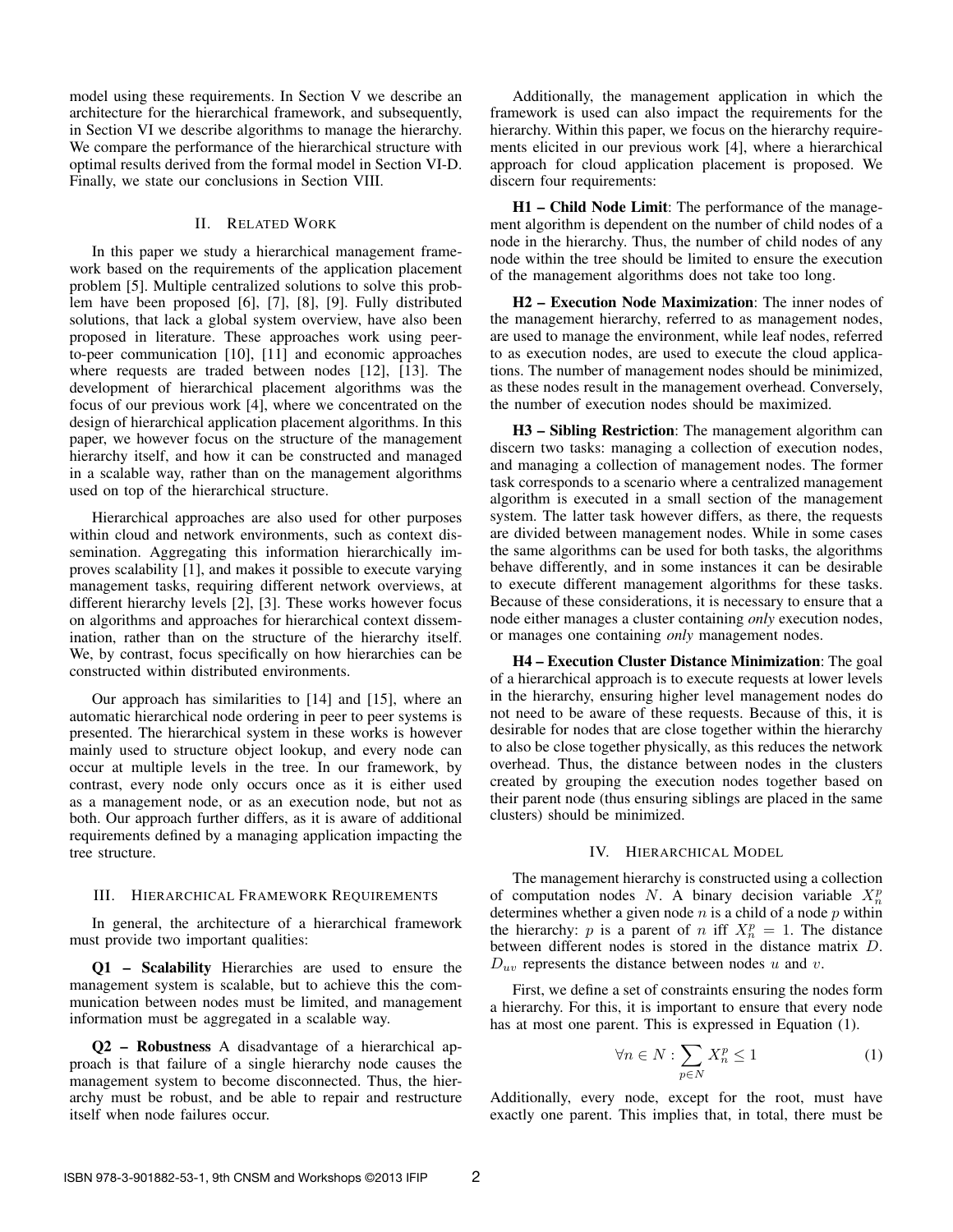exactly  $|N| - 1$  edges between nodes, which is enforced by Equation (2).

$$
|N| - 1 = \sum_{(n,p)\in N} X_n^p
$$
 (2)

Finally, a constraint is needed to prevent cycles from occurring. We do this by, for every node  $n$ , determining the height of the node  $H<sup>n</sup>$ . Logically, the height of a node must be higher than the height of each of its child nodes. This is expressed in Equation (3) and Equation (4), where the constraint resolves to  $H^p \geq H^l + 1$  if the node p is a parent of node n (thus if  $X_l^p =$ 1), while otherwise no constraint is enforced as the height cannot be higher than  $|N|$ . This approach prevents cycles from occurring, as each parent node has a higher height than each of its children, and a cycle would imply that a node must have a higher height than itself.

$$
\forall (p, n) \in N^2 : (|N| + 1) \times (1 - X_l^p) + H^p \ge H^n + 1 \quad (3)
$$
  

$$
\forall p \in N : H^p \in [0, |N|] \tag{4}
$$

A limit to the number of child nodes,  $b$ , is chosen as an input for the model. No tree node may have more than b child nodes. This is expressed in Equation (5).

$$
\forall p \in N : \sum_{n \in N} X_n^p \le b \tag{5}
$$

An objective of the model is to maximize the number of leaf nodes, as these are the nodes that are used for the actual execution of cloud applications, while the inner nodes of the tree are used to manage the infrastructure. Thus, it is important to determine whether a node is a leaf node, for which we use the binary variable  $L^p$ . The value of  $L^p$  is determined using two equations. If a node  $p$  has no children, it is a leaf; this is expressed in Equation (6). Conversely, if a node  $p$  has a child node, it is not a leaf. The latter is expressed in Equation (7).

$$
\forall p \in N : 1 - L^p \le \sum_{n \in N} X_n^p \tag{6}
$$

$$
\forall p \in N : \forall n \in N : 1 - L^p \ge X_n^p \tag{7}
$$

As specified, it is possible to determine whether a two nodes occur in a parent-child relationship. It is however not yet possible to determine whether two separate nodes are siblings, which is necessary to determine the quality of a group and to ensure all neighbors of leaf nodes are leaves as well. For this, we introduce the decision variable  $X_{nm}^p$ , which takes on value 1 if both nodes  $n$  and  $m$  are children of  $p$ , and which takes on value 0 otherwise. Equation (8) expresses that if  $X_{nm}^p = 1$ ,  $X_n^p$  and  $X_m^p$  must also both equal 1. Conversely, Equation (9) expresses the opposite, and ensures that if  $X_n^p = X_m^p = 1$ ,  $X_{nm}^p$  must also equal 1:

$$
\forall (p, n, m) \in N^3 : 2 \times X_{nm}^p \le X_n^p + X_m^p \tag{8}
$$

$$
\forall (p, n, m) \in N^3 : X_n^p + X_m^p - 1 \le X_{nm}^p \tag{9}
$$

This additional decision variable makes it possible to ensure that all neighbors of a leaf node are also themselves leaf nodes. Equation (10) is used to express that if a node  $n$  is both a leaf and a sibling of a node  $m$ , the node  $m$  itself must also be a leaf node.

$$
\forall (p, n, m) \in N^3 : L^n + X_{nm}^p - 1 \le L^m \tag{10}
$$



Fig. 2: An overview of the SHMF architecture.

m occurring.<br>
In the height of<br>
Interts. Agreement Layer management Layer<br>
is the higher<br>
sube higher<br>
sube height of<br>
It computation Note<br>
It is computation Note.<br>
It is a let the substitute of the context any of its chi We determine the quality of a cluster as the maximum distance between any of its child nodes. This metric is only relevant for leaf nodes, as the quality of the complete tree is determined by the quality of the leaf clusters. For every node  $p$ , the leaf cluster quality  $Q_n$  of its children is determined as shown in Equation (11). If  $p$  is a leaf node, the equation is reduced to  $Q_p \geq X_{nm}^p \times D_{nm}$ , thus if both nodes are a child of p,  $Q_p$ is at least the distance between these nodes. If  $p$  is no leaf node, the maximum distance  $D^{max}$  is subtracted, ensuring no constraint on  $Q_p$  is added.

$$
\forall p \in N : Q_p \ge 0
$$
  

$$
\forall (p, n, m) \in N^3 : Q_p \ge X_{nm}^p \times D_{nm} - (1 - L^p) \times D^{max}
$$
  

$$
D^{max} = \max_{(n,m) \in N^2} D_{nm}
$$
 (11)

Based on the requirements discussed in Section III, two optimizations must be executed. First, the number of leaf nodes must be maximized, ensuring there is a maximum number of executing servers. This objective is shown in Equation (12).

$$
\max \sum_{n \in N} L^n \tag{12}
$$

This first optimization results in a maximum number of leaf nodes  $L^{max}$ , which can be used to add an additional constraint, shown in Equation (13), to the model.

$$
L^{max} \le \sum_{n \in N} L^n \tag{13}
$$

The second optimization is to minimize the distances between leaves in the tree. This is expressed in Equation (14).

$$
\min \sum_{p \in N} Q_p \tag{14}
$$

## V. SHMF ARCHITECTURE

The architecture of SHMF, shown in Figure 2, consists of four layers. On the computation node, a node management layer is deployed that manages the node. This layer is responsible for maintaining a relationship with the node's children and aggregating management information. The tree management layer manages the structure of the hierarchy. Finally, a management application makes use of the constructed hierarchy to execute management tasks such as cloud application placement or context distribution.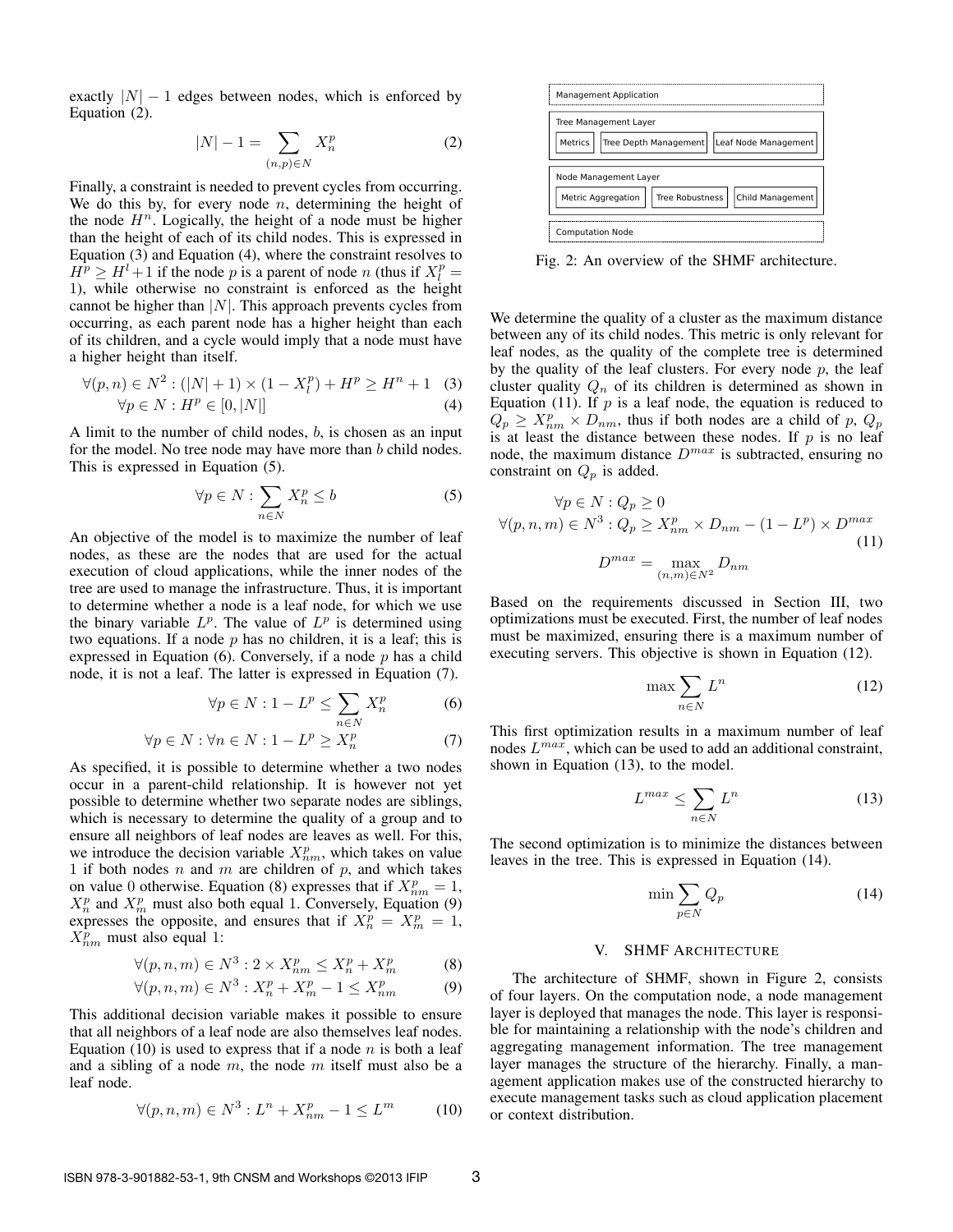### *A. Node Management Layer*

The node management layer is responsible for controlling the relationship between a node within the hierarchy and its child nodes. To the layers above, it abstracts the physical node and manages communications. The node management layer has three functionalities:

1) The node management layer maintains a collection of child nodes, and manages these nodes.

2) It provides functionality and infrastructure to aggregate management information from its child nodes: every node views only metrics it aggregates from its child nodes, and does not require any other management information. This information aggregation can be achieved in a scalable way, e.g. by managing all child nodes using a P2P structure, limiting communication to and from the management node. This design limits the information every node requires, and fulfills the scalability requirement Q1.

3) Additionally, the node management layer is responsible for ensuring the tree robustness: when a node failure is detected, the node automatically re-adds itself to a known existing node of the hierarchy. It is possible to make use of a highly-connected unstructured management overlay such as CYCLON [16], to further enhance the reliability of the management system. Using such an overlay, a management node knows a large collection of other tree nodes, ensuring it would take a catastrophic failure for the management system to become disconnected. This system is used to fulfill requirement Q2, the reliability of the management system.

The implementation of the node management layer is not the focus of this paper: its implementation is simulated to ensure large scale evaluations can be executed using a single machine.

#### *B. Tree Management Layer*

The tree management layer runs on top of the hierarchy provided by the node management layer. This layer issues commands to the node management layer using logical references to other nodes, and optimizes the hierarchy's structure. The layer defines a set of metrics that are used for management purposes that are aggregated by the node management layer, and executes two management strategies using this information:

1) A tree depth management strategy is executed to address hierarchy requirements **H1** and **H2**: the number of child nodes of limited based on a limiting branching factor B, and a node's child nodes are packed as tightly as possible, maximizing the number of child nodes within the subtree.

2) A leaf node management strategy that specifically focuses on hierarchy requirement H3: this management strategy ensures a node either manages management nodes, or execution nodes, but never both.

Both management strategies consider the average cluster distance of the resulting system, requirement H4, when taking decisions during their execution.

TABLE I: The management strategies and the required management metrics.

|                      | Tree Height Management | Leaf Node Management |
|----------------------|------------------------|----------------------|
| Node Count           | X                      | х                    |
| Weighted Medoid      | X                      |                      |
| <b>Bad Node</b>      |                        | х                    |
| Accept Node          |                        | х                    |
| Height               | X                      | X                    |
| Potential Node Count |                        | X                    |

## VI. SHMF MANAGEMENT ALGORITHMS

The SHMF tree self-organizes using multiple algorithms discussed within this section. These management algorithms function using locally available information that is aggregated by the node management layer, referred to as metrics, and respond to changes in these metrics. Table I shows which metrics are used by each management algorithm. In this section we first discuss the various management metrics used by the algorithms. Subsequently the tree height and leaf node management algorithms are explained. Finally a tree construction algorithm is described.

#### *A. Management Metrics*

The management system aggregates four metrics, that are based on aggregate values computed from the node's child nodes. At every node, the value of each of these metrics is stored. Aggregating these metrics is a task of the node management layer in the system architecture.

*1) Node Count:* The most important metric used in the structuring of the management tree, is the node count of the tree. For every node  $n$  this value can be easily computed using Equation (15), where children $(n)$  is the set of child nodes of the node  $n$ , and  $nc(n)$  is the value node count metric of the node n.

$$
nc(n) = 1 + \sum_{c \in children(n)} nc(c)
$$
 (15)

*2) Weighted Cluster Medoid:* The weighted cluster medoid aggregation is used to calculate the medoid of a given cluster. The cluster medoid is the element of the cluster that best characterizes it. This medoid can be determined by finding the node for which the distances to all other nodes is the smallest. For higher nodes in the hierarchy, the number of nodes in the subtree become increasingly large. As it is impossible to accurately compute this medoid value in a scalable way, we estimate the medoid of a node based on the medoids of its child values, where these medoids are weighted based on the number of nodes in the subtree of every child node. The formal computation of the medoid value of a node  $n$ , med $(n)$ , is shown in Equation (19). This formula determines the best medoid  $m$ , that results in the lowest distance, quantified as  $mq(n, m)$ , out of all of the possible medoid values,  $possible(n)$ . The medoid value of a node  $n$  can either be the node itself, or the medoid of any of its child nodes; this is expressed in Equation (16). The quality of a given medoid  $m$  for a given node  $n$  is shown in Equation (18), and is dependent on the number of nodes the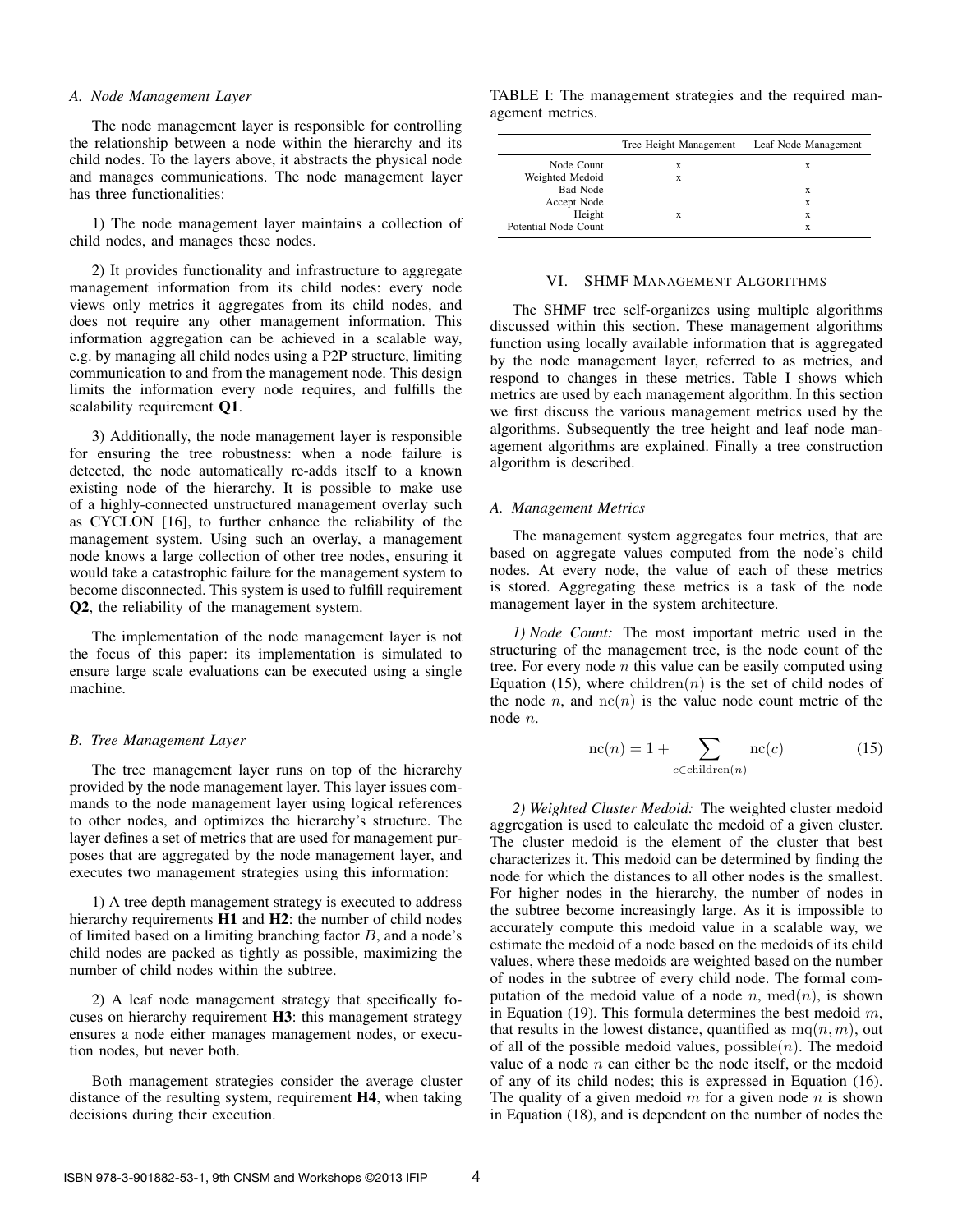medoid m represents. Equation  $(17)$  shows how this frequency is computed.

possible(n) = {n} 
$$
\cup
$$
  $\left(\bigcup_{c \in children(n)} med(n)\right)$  (16)

$$
eq(a, b) = \begin{cases} 1 & \text{if } a = b \\ 0 & \text{if } a \neq b \end{cases}
$$
  
freq $(n, m) = eq(m, n) + \sum_{c \in children(n)} eq(med(c), m) \times nc(c)$ 

(17)

$$
mq(n,m) = \sum_{m' \in \text{possible}(n)} ||m \ m'|| \times \text{freq}(n, m')
$$
 (18)

$$
med(n) = \underset{m \in \text{possible}(n)}{\text{arg min}} mq(n, m)
$$
\n(19)

*3) Bad Node Aggregation:* The bad node aggregation contains a collection of badly fitting tree nodes, which is used within the leaf node management. The tree management layer can assign a node to this aggregation, notifying higher level tree nodes that the quality of the tree will increase if the node is moved. The value of this aggregation is calculated as shown in Equation (20), where  $N$  either contains a single node, the bad node specified by the management system at node  $n$ , or is the empty set if no bad node is selected.

badNodes(*n*) = 
$$
N \cup \left(\bigcup_{c \in children(n)} badNodes(c)\right)
$$
 (20)

*4) Accept Node Aggregation:* The accept node aggregation has the opposite function of the bad node aggregation: it is used to determine places within the management hierarchy where it would be preferable to add additional nodes. Its formulation is similar to that of the bad node aggregation, but instead it aggregates parent nodes that do not have b child nodes.

Using the values of the node count metric, two additional metrics can be computed:

*5) Node Height:* The node height metric determines the height of a node in a tree. Traditionally, this value is calculated by determining the height of all child nodes, choosing the maximum value, and increasing it by one; a leaf node is assigned height 0. We however use an alternative approach to determine the height of a node  $n$ : based on the number of child nodes  $nc(n)$  contained in the subtree, and the branching factor  $b$  of the tree, we can determine the height a node should have. This height is determined using Equation (21).

$$
height(n) = \lceil \log_b(b-1) \times nc(n) + 1 \rceil \tag{21}
$$

The advantage of this approach is that, the height of a node will change less frequently and be less dependent on the actual height of child nodes. This in turn makes it easier to localize height changes within the tree: if a node  $n$  has height height $(n)$ , while its children have a height value that is too low, this can then be solved by node  $n$ . Otherwise, the height of node  $n$  would have been lower, making the parent of  $n$ responsible for fixing the imbalance.



Fig. 3: The takeChild operation. This operation is invoked if height(n) = height(c) for a child node c. A grandchild node  $s$  is moved, and added as a child of  $n$ , ensuring the node count  $nc(c)$  decreases, which in turn can decrease height(c).

*6) Potential Node Count:* This metric determines the maximum number of nodes that a subtree can possibly have, given its height. This is calculated by determining the total number of nodes in a complete tree of the given height, and can be computed using Equation (22).

$$
pnc(h) = \frac{b^{h-1} - 1}{b - 1}
$$
  
 
$$
pnc(n) = pnc(height(h))
$$
 (22)

# *B. Tree Height Management Algorithm*

The tree height management strategy is responsible for managing the height of a node's child nodes. This strategy guarantees requirement H1, the number of child nodes of a node is less then or equal to  $b$ , and tries to maximally fill every subtree, which corresponds to requirement H2.

The tree height management strategy operates by observing the height of its child nodes, and invoking an update operation when any changes occur. This update can invoke two operations: (1) if one or more of the child nodes are as deep as this node, the takeChild function is called, otherwise (2) the mergeChildren function is invoked.

The takeChild $(n)$  operation is invoked when one or more of the child nodes of  $n$  has the same height as  $n$ . These child nodes are contained in the set C. The method takes a single child node  $s_c$  of each of these child nodes  $c \in C$ , and directly attaches them as a child of the node  $n$ . This decreases the number of nodes in the subtree of every node  $c \in C$ , which in turn can decrease the height of these nodes. This operation is illustrated in Figure 3.

The mergeChildren $(n)$  operation is invoked when all child nodes have a low enough height value. It attempts to merge the child nodes of  $n$ , ensuring the number of child nodes of  $n$ is less or equal to the branching factor  $b$ , and ensuring every subtree with root a child of  $n$  has as many child nodes as possible considering its potential node count.

To achieve this, a modified best-fit bin-packing algorithm is executed, where  $children(n)$  are grouped into bins of size pnc(height(n)−1). The size of a child  $c \in$  children(n) in the bin-packing algorithm equals its node count,  $nc(c)$ . The binpacking algorithm uses a fixed number of bins: at the start of the algorithm, b bins are created, and during the execution of the algorithm no additional bins can be created. As no additional bins are created when needed, it is possible that some child nodes will not fit in a bin; these nodes are grouped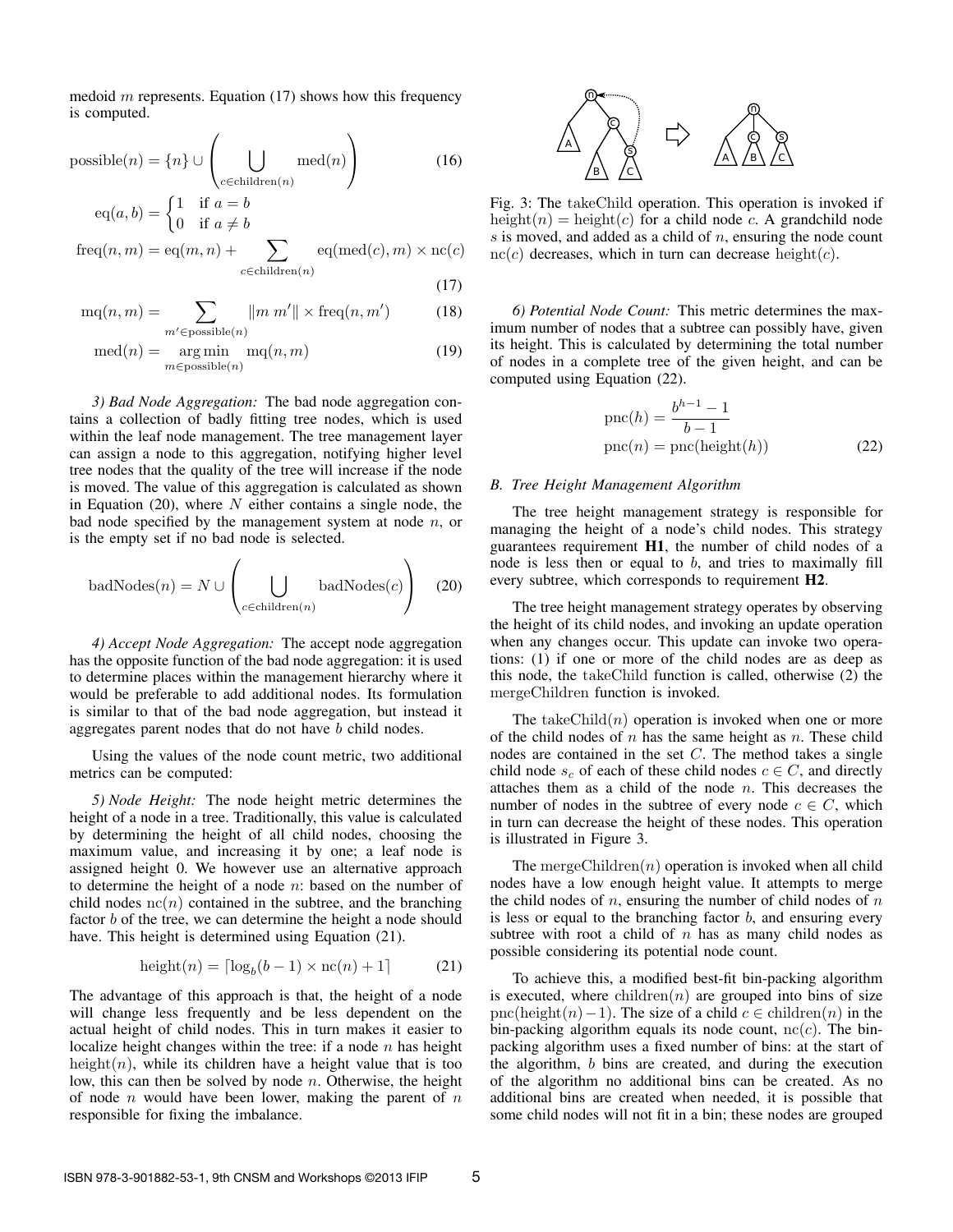

Fig. 4: An example invocation of the mergeChildren operation. Child nodes of a node  $n$  are grouped using a modified binpacking algorithm. The nodes within a group are then merged into a single subtree, where nodes with a lower height are added as child nodes to nodes with the highest height.

in the failed set F. Child nodes with the highest  $nc(c)$  are placed first, as they are more difficult to place. A child node is placed in the bin that results in the lowest distance between nodes like in the weighted medoid calculation described in the previous section.

The bin-packed child nodes are then merged into a single subtree, by adding the nodes with a lower height value as a child node of the node with the highest height value. Nodes  $f$ , contained in the set  $F$ , that were not fitted into bins, are then processed separately: the child nodes  $c \in \text{children}(f)$ of these nodes are directly added to the node  $n$ , while the node f itself is added to the best-fitting child node of  $n$ . The mergeChildren operation is illustrated in Figure 4.

After executing the mergeChildren $(n)$  operation, there will either be no failed nodes, which ensures  $|\text{children}(n)| <$ b, or some nodes will fail. When nodes fail, the failing subtrees are split into smaller trees, ensuring they have a smaller granularity, and making it easier to fit them into bins in a subsequent invocation of mergeChildren.

Both the takeChild and mergeChildren operations partially improve the structure of the tree. If either of the operations changes the subtree, this changes either the number of children of the tree or the height of nodes, which causes a new update operation to be invoked. In this subsequent operations, the structure of the tree will then be further improved. This repeats until the height of all child nodes is less than the height of the node itself, and the number of child nodes of the node is less than or equal to b.

# *C. Leaf Node Management Algorithm*

The second management strategy is the leaf node management strategy. This strategy focuses on the requirement H3 of the hierarchy specified in Section III: a node should either manage only other tree nodes, or it should only manage leaf nodes. This is achieved making use of two operations: an update operation that is executed when the height of a node's children changes, and a bad node aggregation system. The former is used to try to fix an imbalance at the local level, while the bad node aggregation system is used in situations where an imbalance can not be resolved locally and must be fixed by a node at a higher level in the hierarchy.

When an update is invoked, the height of child nodes is evaluated. If the node has child nodes with height 0, and other child nodes with height  $> 0$ , the structure of the tree is modified to resolve this. We assume in this section that the management strategy is executed on node  $n$ , and that its child nodes are partitioned into two sets: L, containing leaf nodes, and  $\overline{L}$  containing other nodes. Three possible operations can be executed:

1) It is often possible to move the nodes in L, and add them as children of the nodes in  $\overline{L}$ . This should only be done if there is sufficient space in these subtrees to move all of the nodes in L. This is the case if the potential node count of the child nodes, calculated based on the height of the nodes, is higher than the actual node count. Formally, this is done if  $\sum_{c \in \overline{L}} (\text{pnc}(c) - \text{nc}(c)) \ge |L|.$ 

2) If there are multiple leaf nodes these nodes can be grouped together: a single node  $r$  is chosen from  $L$ , and all other nodes in  $L$  are added as a child of  $r$ .

3) If none of the above are applicable, there is only a single problematic leaf node, and it can not be moved to one of its siblings. This problem cannot be resolved at this hierarchy level, therefore, the leaf node is stored in the management node's bad node metric. Through the metric aggregation mechanism parent and grandparent nodes of  $n$  are notified, and they can then resolve the problem.

The accept node metric and the bad node metric are used by the leaf node management strategy to move problematic imbalances that can not be solved at this node level, but that must be fixed at a higher level in the hierarchy. The bad node metric makes it possible to specify leaf nodes that are positioned badly within the tree, and that should be moved. The accept node aggregation conversely notifies that a node does not have the maximum amount of child nodes B, and can accept additional child nodes. The leaf node management strategies observes both aggregations, and matches bad nodes to accept nodes, moving bad nodes to other locations in the hierarchy where there is room for them. Additionally, this strategy uses a the bad node aggregation to offer management nodes with only a single child node, allowing for them to be used as execution nodes at a different position in the hierarchy.

# *D. Tree Construction Algorithm*

The various management algorithms continuously monitor changes in the metrics. A tree can be constructed by selecting a single node that functions as the hierarchy root, and iteratively adding nodes to any tree node. While the tree construction can be random, where a node chooses a random node of the tree to attach itself to, we use an approach where a node chooses the nearest node within the hierarchy to attach itself to. This approach is realistic for large environments, where a node attaches itself to the nearest node it can find that is already present within the hierarchy. By adding nodes to the hierarchy, the value of metrics changes, causing the various management strategies to be activated.

# VII. EVALUATION RESULTS

We evaluate both the formal model discussed in Section IV, and the architecture and algorithms specified in Sections V and VI. The formal model from Section IV is implemented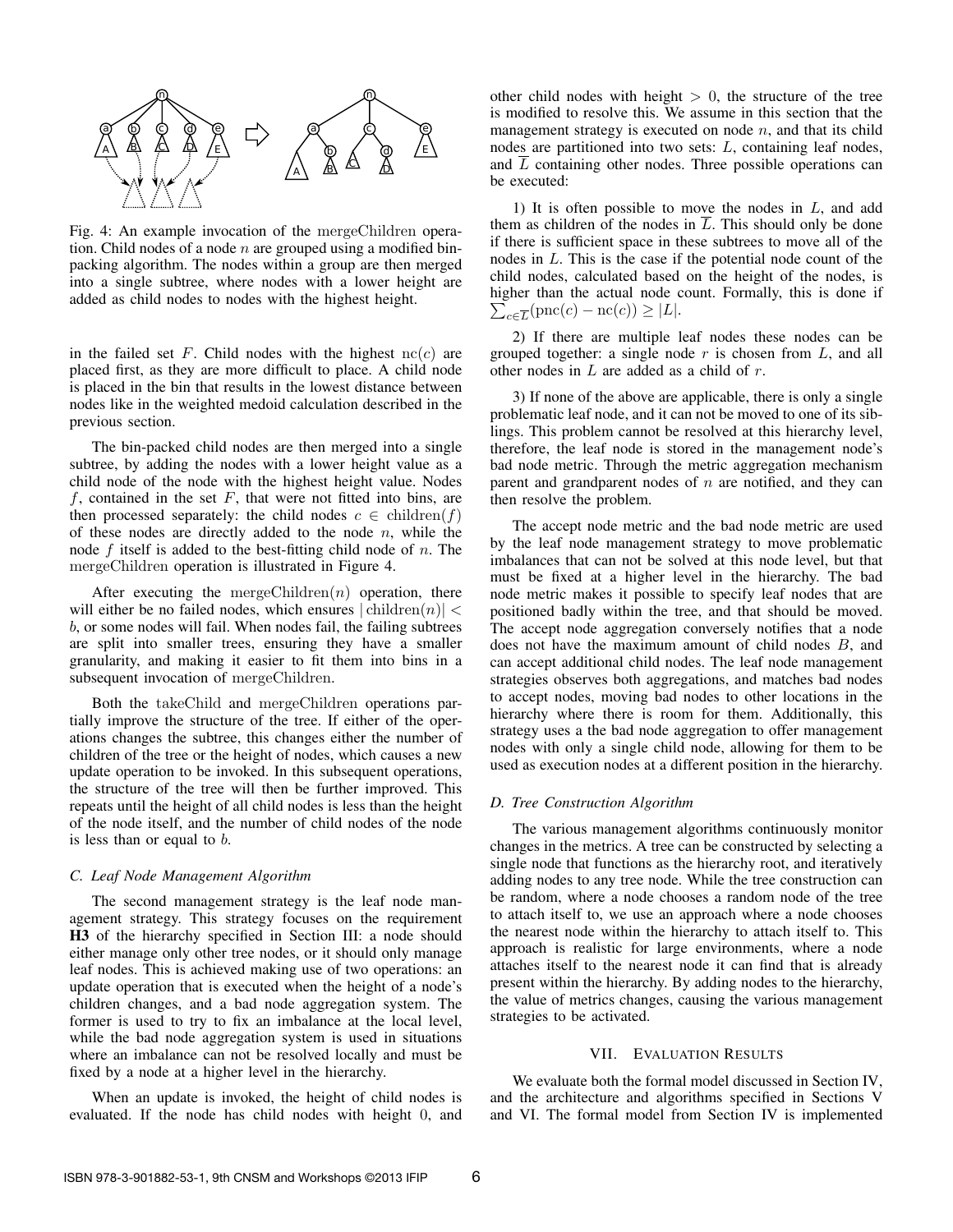

Fig. 5: The number of execution nodes achieved by the SHMF and ILP algorithms for varying node counts and branching factors.

as an Integer Linear Programming (ILP) model using the CPLEX [17] ILP solver, resulting in an optimal tree structure. We refer to this algorithm as  $ILP<sup>b</sup>$ , where b is the branching factor used in the algorithm. Similarly, the SHMF<sup>b</sup> algorithm constructs a tree as discussed in Section VI-D and uses the various presented algorithms to restructure itself, taking into account a branching factor b.

The input of the algorithms is entirely defined by the number of nodes and the distance matrix D. For every data point in the graphs, 15 evaluations were executed using varying  $D$  matrices. The values of every  $D$  are uniformly chosen in the range  $[0, 10]$ . For the purposes of our evaluation, the unit used in  $D$  is not important: the distance matrix can be rescaled to represent e.g. the hop count between nodes in a datacenter, or the latency of communication between compute nodes.

We first evaluate the achieved node count of the SHMF algorithm, comparing it to the optimal node count determined by the ILP algorithm. The ILP algorithm scales badly, and can only be used for very small node counts and branching factors. In Figure 5a, we compare the execution node count of the ILP algorithm with branching factors 3 and 5. We observe that, as the number of tree nodes increases, the number of execution nodes generally increases as well. For some node counts, the number of execution nodes does not increase: at this point, the additional nodes are used as management nodes due to the restrictions of the hierarchy.

When the number of execution nodes of the ILP algorithm is compared to that achieved by the SHMF algorithm, as shown in Figures 5b and 5c, we observe that the number of execution nodes similarly increases as the number of nodes increases. In all of the evaluated cases, where the ILP algorithm could be executed, the optimal execution node count was achieved.

The SHMF algorithm however scales much better, as it can easily be executed on a single node for large node counts, as evidenced in Figure 6, where the tree algorithm is compared for larger node counts. In the Figure, the number of management nodes used for various SHMF algorithms is compared. The number of tree nodes used by the SHMF algorithm increases linerarly as the number of tree nodes increases. The higher the branching factor b, the less management nodes are needed within the hierarchy, thus decreasing the management overhead. With a branching factor of 50, a management tree



Fig. 6: Evaluation of the number of management nodes for large management trees.

containing 1500 nodes requires only  $\pm 30$  management nodes. Note that larger branching factors require less tree reorganisations, making it possible to evaluate higher node counts.

The quality of the resulting hierarchies is evaluated in Figures 7a and 7b, where the average cluster distance between the different algorithms and branching factors is compared. A first observation is that the quality of clusters generally decreases as the branching factor increases. This is to be expected, as when there are more nodes in a cluster, it is more difficult to limit the number of nodes per cluster. As shown in Figure 7a, the ILP algorithm achieves higher quality results than the SHMF algorithm but, as noted previously, this algorithm can only function until a node count of 14.

When the full dataset is taken into account, as shown in Figure 7b, we observe that the quality achieved by the SHMF algorithms with higher branching factors improves slightly compared to the smaller data set. This can be expected, as in a larger set there are more nodes amongst which the cluster can be chosen, whereas in the smaller subset, this choice is much more limited. In the data set with smaller node counts, SHMF<sup>20</sup> will, for example always result in a single cluster containing all nodes except for one which is chosen as the root; making the average cluster distance of the tree completely dependent on the distances in D.